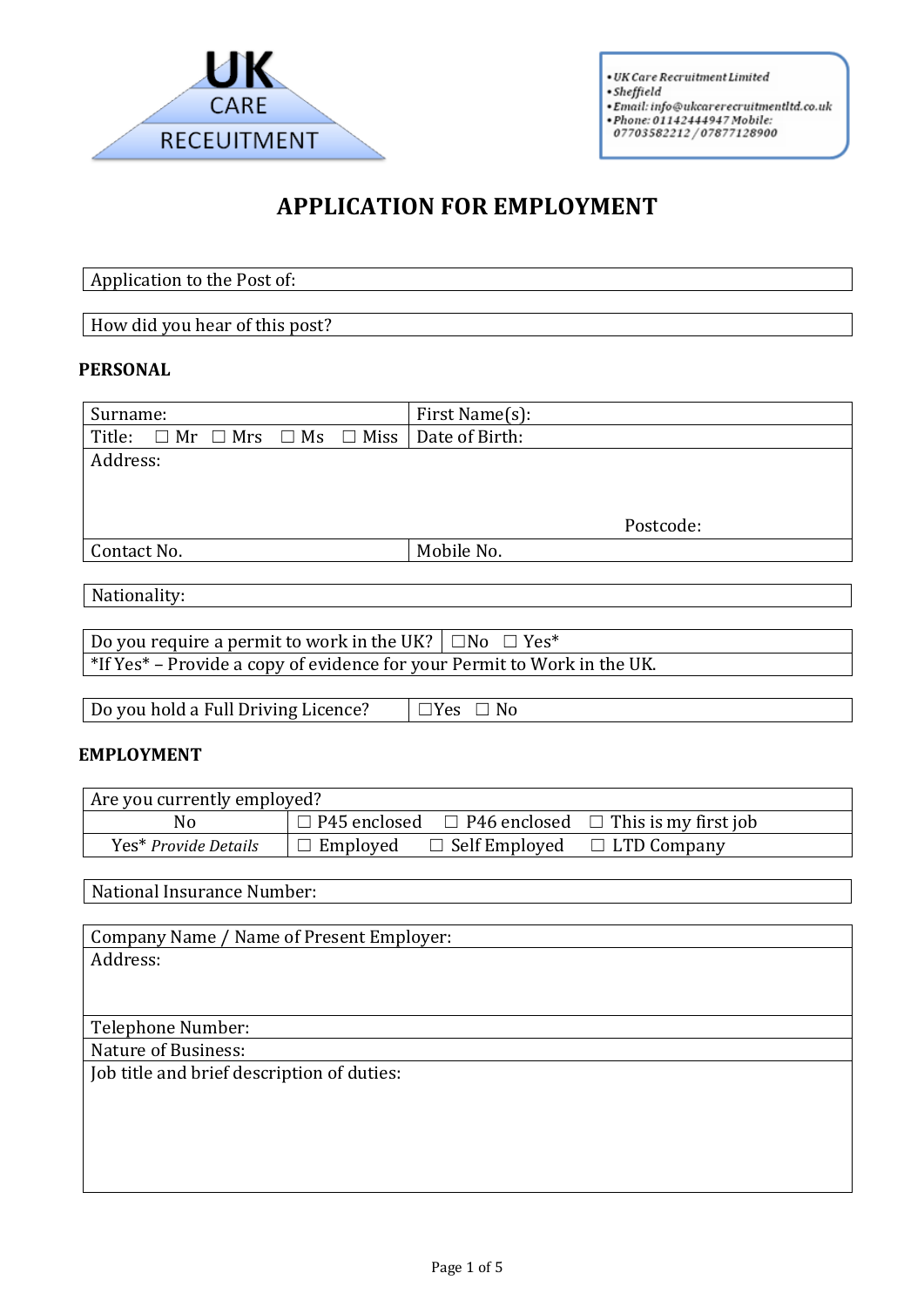#### Application for Employment UK Care Recruitment ltd

## List details of previous employment - latest first. *Excluding present employment*

| Name and Address of Employer | Position Held/Main Duties | From | To |
|------------------------------|---------------------------|------|----|
|                              |                           |      |    |
|                              |                           |      |    |
|                              |                           |      |    |
|                              |                           |      |    |
|                              |                           |      |    |
|                              |                           |      |    |
|                              |                           |      |    |
|                              |                           |      |    |
|                              |                           |      |    |
|                              |                           |      |    |
|                              |                           |      |    |

*Continue on additional sheet if required* 

## **QUALIFACATIONS**

List any Formal Training and/or Job related Training Courses.

| Qualification | From | To | Name of Awarding Body |
|---------------|------|----|-----------------------|
|               |      |    |                       |
|               |      |    |                       |
|               |      |    |                       |
|               |      |    |                       |
|               |      |    |                       |
|               |      |    |                       |
|               |      |    |                       |
|               |      |    |                       |
|               |      |    |                       |

*Continue on additional sheet if required* 

| Are you registered with the NMC? $\Box$ No $\Box$ Yes*  |  |                |
|---------------------------------------------------------|--|----------------|
| *If Yes <i>Provide Details</i>   Membership PIN Number: |  | *Renewal Date: |

### **REFEREES**

Provide details of two persons to whom reference can be made. The first should be your present or last employer.

| Name:         | Name:         |
|---------------|---------------|
| Position:     | Position:     |
| Address:      | Address:      |
|               |               |
|               |               |
| Telephone No. | Telephone No. |

| Can we approach your current employer before an offer of employment is made? | □Yes □No                      |
|------------------------------------------------------------------------------|-------------------------------|
| Are you required to give notice to your present employer?                    | $\vdash \Box Y$ es* $\Box$ No |
| $*$ If Yes – How much notice?                                                |                               |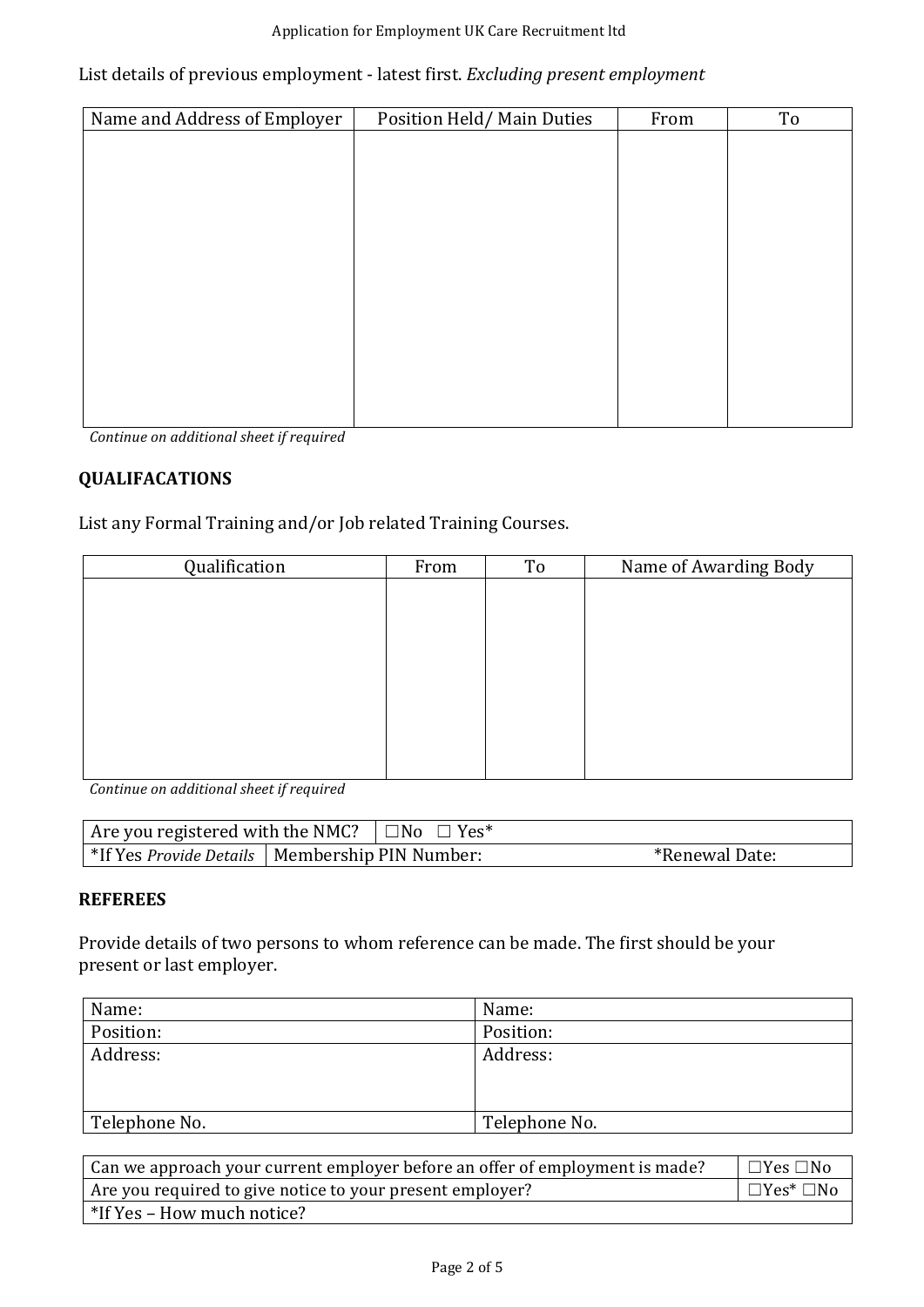### **PERSONAL HEALTH BACKGROUND**

Tick if you are suffering or have suffered any of the following:

| <b>Diabetes</b>            | <b>High Blood Pressure</b> |  |
|----------------------------|----------------------------|--|
| Epilepsy                   | Back Pain or Injury        |  |
| <b>Recurrent Headaches</b> | T.B.                       |  |
| Migraine                   | Mental Illness, Depression |  |
| <b>Any Heart Condition</b> | <b>Skin Conditions</b>     |  |

List any medication you are currently taking:

List any surgery you have had (including dates):

Are you allergic to anything?

List all absences from work in the past 12 months - stating reason of absence

Are you registered disabled?  $\Box$ No  $\Box$ Yes\* \*If Yes – Provide Registration Number:

## Medical Declaration

I herby confirm that to the best of my knowledge I have not been aware of, or have never been advised of any reason by way of mental or physical incapacity that may deem I am not fit to carry out the duties for the position to which this application relates.

| Signature: | Date: |
|------------|-------|
|            |       |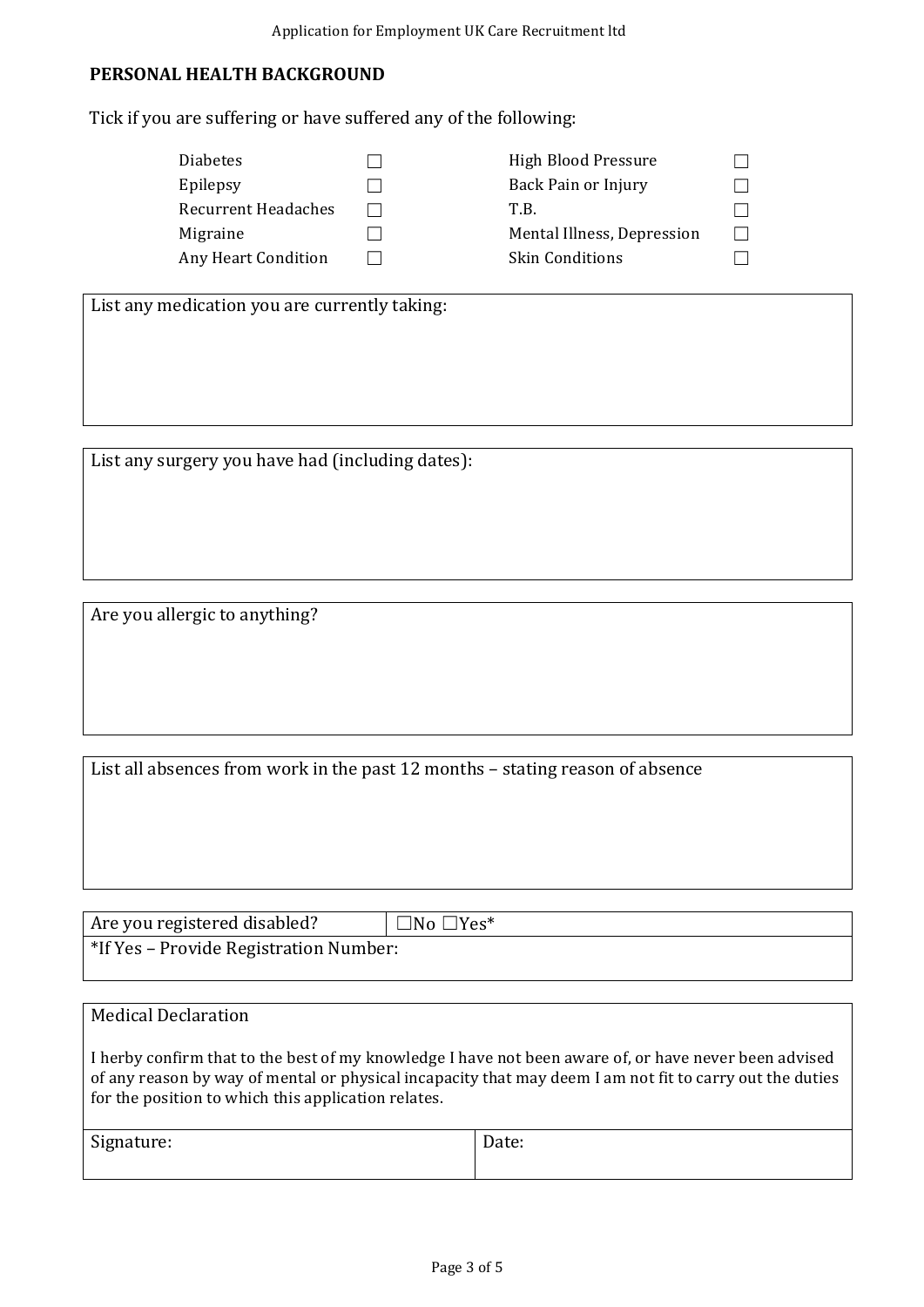#### **DECLARATION**

| Have you been employed by us previously?                                           |  | $\Box$ No $\Box$ Yes* |
|------------------------------------------------------------------------------------|--|-----------------------|
| *If Yes - provide dates.                                                           |  |                       |
| Are you involved in any activity that may limit your availability to work?         |  | $\Box$ No $\Box$ Yes* |
| *If Yes - provide full details. Continue on additional sheet if required           |  |                       |
|                                                                                    |  |                       |
|                                                                                    |  |                       |
|                                                                                    |  |                       |
|                                                                                    |  |                       |
| You understand and accept you may be required to work overtime from time to time   |  | $\Box$ Yes $\Box$ No  |
|                                                                                    |  |                       |
| Do you have any criminal convictions, cautions, reprimands, final warnings, police |  | $\square$ No          |
| enquiries or pending prosecutions against you, including any convictions which are |  |                       |

\*If Yes, provide full details. (Any such information will be treated confidentially)

regarded as 'spent' under the Rehabilitation of Offenders Act 1974?

Continue on additional sheet if required

I declare that the information provided above is complete and accurate. I understand that any false information or deliberate omissions gives my employer the right to terminate any employment contract at any time. I understand these details will be held in confidence by the company, for the purposes of assessing this application, on-going personnel and payroll administration (where applicable) in compliance with the Data Protection Act 1998. I understand Lancashire Care Services Ltd reserves the right to require me to undergo a medical examination at any time during my employment by a party nominated by Lancashire Care Services Ltd.

| Signature: | −<br>Dalc. |
|------------|------------|
|            |            |

| <b>PREFERENCE OF DUTIES</b> |                                                                                          |  |  |
|-----------------------------|------------------------------------------------------------------------------------------|--|--|
|                             | $\Box$ Day Shift's $\Box$ Night Shift's $\Box$ Weekdays $\Box$ Weekends $\Box$ Any Shift |  |  |
|                             |                                                                                          |  |  |

Return Completed Applications via: Hand/Post to: 20 Cammell Road Sheffield S5 6UUor Email to: info@ukcarerecruitmentltd.co.uk